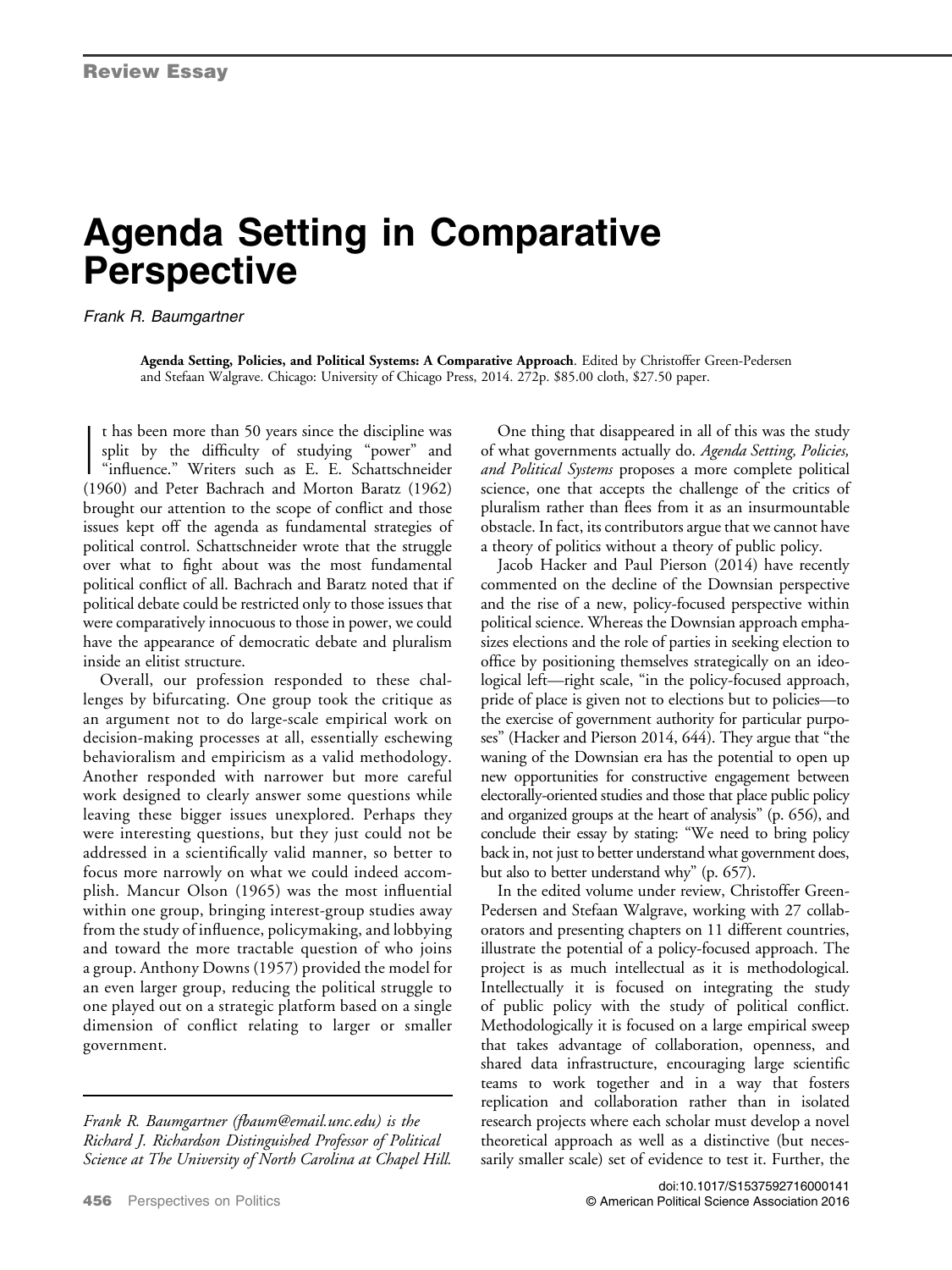method is completely open and should be useful to those who disagree with or are uninterested in the intellectual agenda shared by most members of the research network.

Each of the 11 country chapters is based on databases collected from official documents or other authoritative sources and made freely available over the Internet. There is or should be no sense of property associated with the data sets, though collectively more than a million euros have been spent in their compilation. Soon, a single Website will allow not only their download but interactive analyses as well. Additionally, international comparability is a fundamental driving force, and all data collection has been done according to a common methodology. (That is, what is called water pollution in one country cannot be called infrastructure development in another; the data are comparable not only within country but across countries as well.) Third, the databases are comprehensive rather than focused, as has been common in the literature until now, on any single policy domain. A data set on oral questions in parliament will contain all such questions; one on executive speeches will have every speech. Nothing is limited by policy domain, encouraging encompassing tests of theories rather than a focus on welfare state development, health, the environment, energy, defense, immigration, or any single issue area. Fourth, the databases encourage a dynamic approach to the study of the development of public policies over time by covering many decades of recent political history. (The exact time coverage depends on the country but sometimes goes back many decades, not just a few.) To say the least, the participants in this research collaboration have huge ambitions. The goal is to change how we study public policy, both domestically and comparatively. It is to lay a foundation of easily available data sets so that scholars will use them as a starting point, leading to larger, richer, and empirically more ambitious studies of public policy. As such, this volume only scratches the surface of what the comparative policy agendas network hopes to make possible.

As a graduate student at the University of Michigan, it was clear to me that Phil Converse, Warren Miller, and others interested in elections, voting, and public attitudes never suffered from the public availability of the National Election Study. Like a big telescope for astronomers, the availability of that data resource made possible the work of hundreds of political scientists. When the data sets became completely public, so that the principal investigators no longer had any privileged access to them before they were released to others, there was little effect on the central position that Miller and his colleagues had within a huge and growing research network. By making these data resources available to the general community, large national surveys also drew scholars to the study of elections, voting, and attitudes; it was free data, and of the highest quality. So, rather than suffer from the free

availability of the data sets that they struggled to compile, the leaders of the early survey research movement became leaders in a disciplinary shift that lasted decades.

Green-Pedersen, Walgrave, and those involved in this volume are part of the Comparative Agendas Project (CAP) (http://www.comparativeagendas.net), extending much of the work of the U.S. Policy Agendas Project (http://www.policyagendas.org) for other political systems. (Full disclosure: I was one of the creators of the U.S. project and have been closely involved in CAP as well, though I did not contribute to the volume being reviewed here.) How does this volume illustrate the potential of the agendas approach, and what are its limitations? Can it change how we study public policy?

Chapter 1, by the editors, introduces the project and the volume, beginning in the very first sentence with citations to Bachrach and Baratz (1962) and Schattshneider (1960). Clearly, the intellectual goal here is to return to some lost roots in the discipline: a policycentered focus. They note that policy attention is scarce and that tracing attention to various policy priorities over time is therefore a potent way to assess not only policy but also politics more generally. Further, they argue, we can gain new insights by looking at information, preferences, and institutions. So the volume certainly has no aim to ignore the Downsian focus on preferences, but, as Hacker and Pierson recommend, to generate a dialogue about the relative impact of preferences on political processes and outcomes. The introductory chapter explains the nature of the agendas project, the approach of which it is a part, and the structure of the volume.

The chapters focused on a single country are linked together only by the fact that all use a similar methodological approach; each looks at a different element of policy dynamics and concentrates on a narrow research question rather than giving an overview of the entire datarich project. The volume has no cross-national chapters, but seeks rather to illustrate how the agendas approach can help explain domestic politics in each country analyzed. This work is a scratch on the surface of the comparative agendas project, not its final word.

Six chapters make up Part I, on the impact of parties and elections on policy priorities. Peter John, Shaun Bevan, and Will Jennings are concerned with party effects in the issue priorities of UK governments, looking at the period of 1946 through 2008, in particular at Speeches from the Throne and Acts of Parliament; their systematic comparison of Labour versus Conservative rules shows significant differences in attention in about one-third of the policy domains evaluated. Bryan Jones and Michelle Whyman develop measures of lawmaking priorities in the United States from 1948 through 2010, similarly showing that lawmaking intensity is driven by a general downward trend unreflective of partisan control; that more important lawmaking activities are indeed affected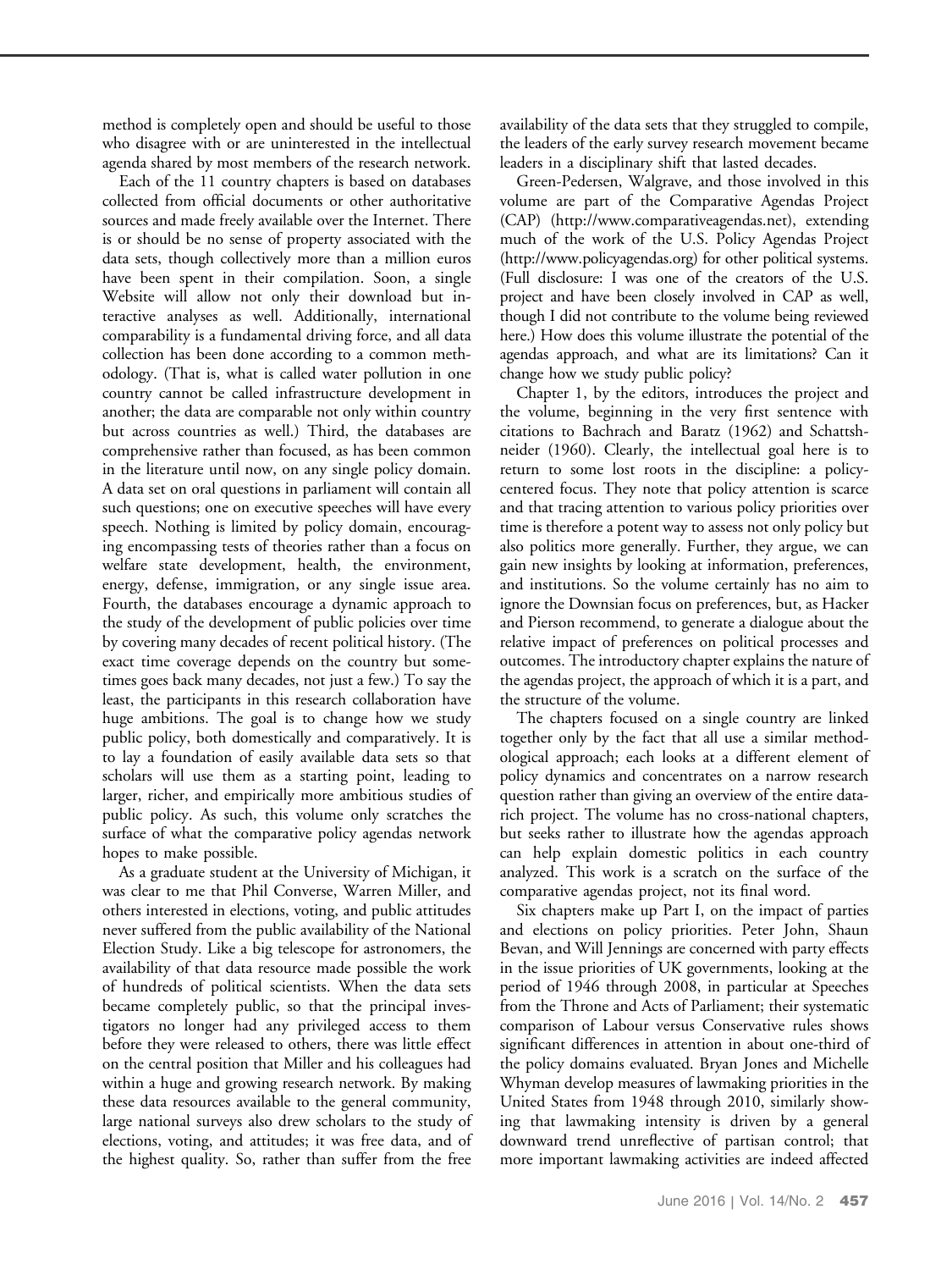by partisan control and public opinion; and that the topics of policymaking activity cannot be explained by partisan control but, rather, reflect longer-term trends such as government growth, international events, and technological change.

Chapter 4, by Sylvain Brouard, Emiliano Grossman, and Isabelle Guinaudeau, assesses the issue priorities of the major (and some smaller) French political parties from 1981 through 2007, focusing on the parties' electoral manifestos, and showing that the parties compete not only by their positions on issues but also by their differential emphases on one or another topic. Further, the mainstream parties "take up" the issues of the greens, farright, and other "niche" parties in order to seek electoral advantage.

Denmark is the focus of Green-Pedersen in Chapter 5; he documents the transformation of the Danish political agenda from 1953 to 2006 as a greater variety of issues emerge in a steady trend that shows little to no impact of elections or partisan control of government. However, he notes that while the substantive focus of Danish politics has been transformed over two generations, the partisan cleavage structure has not been transformed. Thus, he suggests that the rise of new issues tied, for example, to globalization need not change the domestic party system; incumbents can incorporate these shifts, and a stable cleavage structure may be maintained even as the issues that originally defined that structure are replaced by others.

Arco Timmermans and Gerard Breeman analyze party coalition agreements in the Netherlands from 1963 through 2010 in Chapter 6, comparing these lengthy and heavily negotiated documents that determine the priorities and limits of the multiparty coalition governments that emerge from Dutch elections with the content of the bills that are introduced in the subsequent legislature. They find a moderate but imperfect correspondence between stated plans and actual legislative work, and a cyclical pattern of greater attention to the initial agreement the longer a coalition government lasts; they also show that some policies generate more lawmaking activities than attention in the agreement, and vice versa. In sum, they assess the coalition agreement as a credible sign of government priorities and find a complicated and partial confirmation that the governments do, to some extent, feel constrained by what they promise each other on entering the Cabinet.

Frédéric Varone, Isabelle Engeli, Pascal Sciarini, and Roy Gava complete Part I with an evaluation of issue dynamics associated with the rise of the Swiss People's Party from 1979 through 2007 by assessing party manifestos, parliamentary motions, and popular initiatives. They show the impact of one new player in a multiparty system, looking at shifting agendas in three domains of politics and focusing on the dramatic changes that separate

458 Perspectives on Politics

the periods before and after 1991. The substantive topics of Swiss politics clearly shifted, and some of this shift can be said to be due to the actions of this newcomer.

If each of the chapters in the first part of the volume focuses on the possible effects of elections on issue priorities, Part II, consisting of five chapters, calls attention to the links between issue priorities and institutional change. Christian Breunig looks at legislative agendas in Germany; Walgrave, Brandon Zicha, Anne Hardy, Jeroen Joly, and Tobias Van Assche concentrate on Belgian political parties; Enrico Borghetto, Marcello Carammia, and Francesco Zucchini on the lawmaking agenda in "First" and "Second" Republic Italy (1983– 2006); Laura Chaquès-Bonafont, Anna Palau, and Luz Muñoz Marquez on the links between policy promises and legislative activities by Spanish governments from 1982 to 2008; and Martial Foucault and Eric Montpetit on the diffusion of ideas from the Canadian government to and from the provinces through an analysis of speeches from the throne from 1960 to 2008.

The editors attempt to summarize this rich collection of diverse single-country studies in Chapter 13, focusing on the issue of "What It Takes to Turn Agenda Setting from an Approach to a Theory." Reviewing the first six empirical chapters, they assess the impact of traditional party-related variables in explaining the content of the various agendas studied, summarizing each chapter in a simple table. Effects are "small," "hardly any effect," "weak," "probably the other way around," and in just one case "considerable." Such a set of minimal-effects findings

challenges the core idea of party government and mandate politics. It also challenges the idea that issue competition among political parties is just a matter of parties focusing on their preferred issues or the issues they own. This has been the typical point of departure for the idea of party competition. ... In terms of issues addressed by government, the party in power does not seem to make much difference. ... [Governments] are constrained both because their competitors also want their preferred issues to dominate the agenda and because real-world developments matter. (p. 226)

Turning to the second part of the volume, Green-Pedersen and Walgrave similarly note that institutional design or changes in institutional structures do not determine issue priorities: "Together with the above observation that actor preferences are only part of the story of issue priorities, these results suggest, again, that changing real-world circumstances are crucial drivers of political change, especially in the long term. Institutions and preferences are often stable, but even when institutions change they do not affect to a defining extent the issues a political system processes. The moving target of politics is real-world problems" (pp. 227–28). They add that "[f]indings about devolution in Belgium, reunification in Germany, major landmark elections in Denmark, party government in the UK Westminster system, the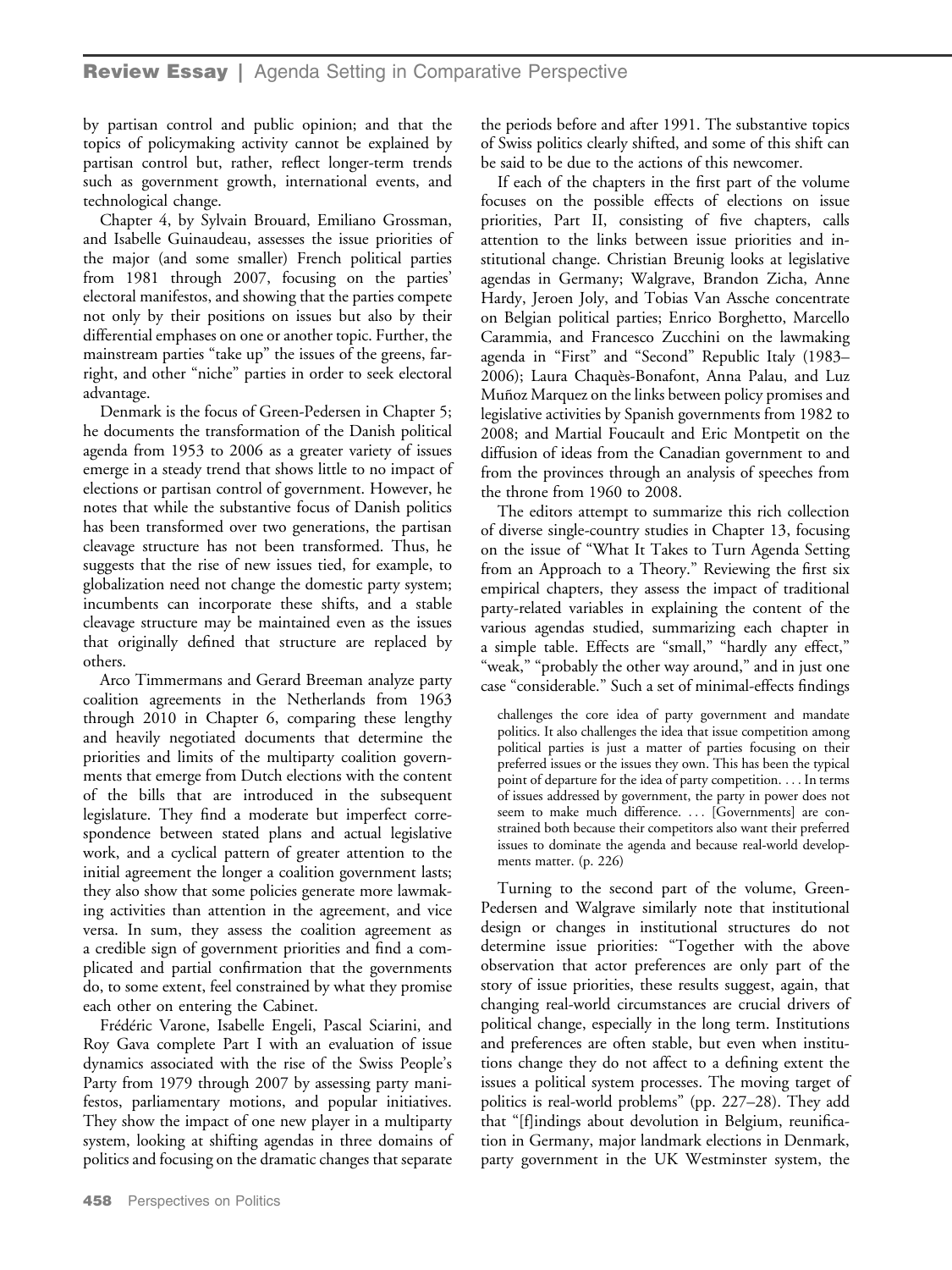limited success of the Swiss People's Party, change in the Italian electoral system, the absence of issue ownership in France, and the like all contradict conventional wisdom about those countries" (p. 228).

Why is this approach so contrarian? The editors go back to Bachrach and Baratz (1962) for the distinction between the first and second face of power. In the agendas project, the focus is on what is being discussed, an operationalization of the second face of power. Before debating how immigration should be handled in a given country, immigration itself must be discussed. By looking at what is being discussed, the authors in this network assess the second face of power, and with great consistency they find that factors widely found to contribute to the first face of power (decision making) are surprisingly unhelpful in understanding the second face (agenda setting). The editors conclude that for this research paradigm to move from being an approach to the study of politics to proposing a clear theory of political change, attention and preferences will both have to be integrated.

Political science previously considered the possibility of integrating the second face of power, and most rejected the idea. Rather, empirical, theory-focused, and statistically oriented scholars moved with the behavioral revolution and formal theory to focus on that which could be measured, decision making, and how institutional structures influence outcomes. Interpretive scholars used Bachrach and Baratz's insights to suggest that decision-making studies are trivial, as they miss the larger point. (Or see Gaventa 1980 on the "third face" of power: a Gramscian sense of paradigmatic acceptance or "hegemony.")

The authors in this edited volume are betting that political science, with big data, can square the agendasetting and decision-making circle. It is a big bet. Here, they have laid down a set of puzzles, challenges, maybe embarrassments. In Thomas Kuhn's terms, they have noted an awful lot of anomalies. There are two responses to these anomalies. One, perhaps the most common, and certainly the easiest, is to say that they are irrelevant because theories of decision making have never been designed to shed light on agenda setting. As the authors here are studying issue priorities, not policy outcomes or goals, the findings they reach are simply of no interest to those with a concern about decision making or outcomes. This is fair enough as far as it goes, but it comes at a heavy price if also followed by others. The more difficult approach is to take up the challenge. If we all agree that government actions are worth explaining, then we need an integrated theory of how governments set their agendas, and then how they make decisions once the agendas are set. The collection of studies here make clear that variables widely found to help in the second part of that process seem surprisingly unrelated to the first stage in the process.

Should political science integrate agendas into decision making? Or is it an impossible task best left aside in the

interest of tractability? Hugh Heclo (1974) suggested that policymakers inside and outside of government were engaged not only in self-interested pushing and pulling in order to gain more benefits, but also in a more cerebral "collective puzzlement on society's behalf." Consistently in studies of agenda setting, scholars find that governments, like it or not, are forced to "puzzle" over issues they might prefer to avoid. What forces them? Opposition parties, journalists, real-world facts and developments, the shooting of a police officer or unarmed motorist, the arrival of a hurricane, the action of a rival political leader, the statement of an interest-group leader: the impetus can come from many sources. Of course, none of these sources necessarily drives government attention, but a view of political change and decision making that treats the first stage of the process (paying attention to this, rather than to that) as a given cannot possibly help us understand how decisions are made. Now, at the same time, an exclusive focus on attention will not generate much insight into how decisions are made, once attention is focused. Green-Pedersen and Walgrave conclude with a call for integration and note that neither approach to politics can be a true theory of politics without integration of the other. A big challenge is laid down here, and a big opportunity. We can all hope that the next generation of political scientists will accept the challenge that two previous generations have rejected as intractable or impossible.

One thing that should be a consequence of the creation of these databases is that where they can be used, there will be little excuse for small-scale tests of theories. We can begin to demand that theories of policy change, election effects, or executive power be tested across multiple policy domains, multiple countries, and across long time horizons. If a theory is useful in one domain, let us shift focus to finding its limits and treat that limitation as variance to be explained, building a more general theory to encompass the conditions under which various existing theories or approaches make sense, and where they do not. If collectively we take seriously the idea that generalizations should be in proportion to the scope of one's evidence rather than inversely proportionate to the strictness of one's assumptions, we will all benefit. So the work illustrated here is a large step in creating a new generation of studies that will take measurement, sampling, and generalization as seriously as theory building.

The databases that are the common elements of the policy agendas project will not by themselves change much of anything. It depends on how they are used, what is added to them by individual scholars who use them as a starting point, and what theories they are used to test or topics to explore. Framing, counterframing, lobbying, social movements, and the actions of individual political leaders are all elements that are not systematically measured in the CAP. But they can be added to the